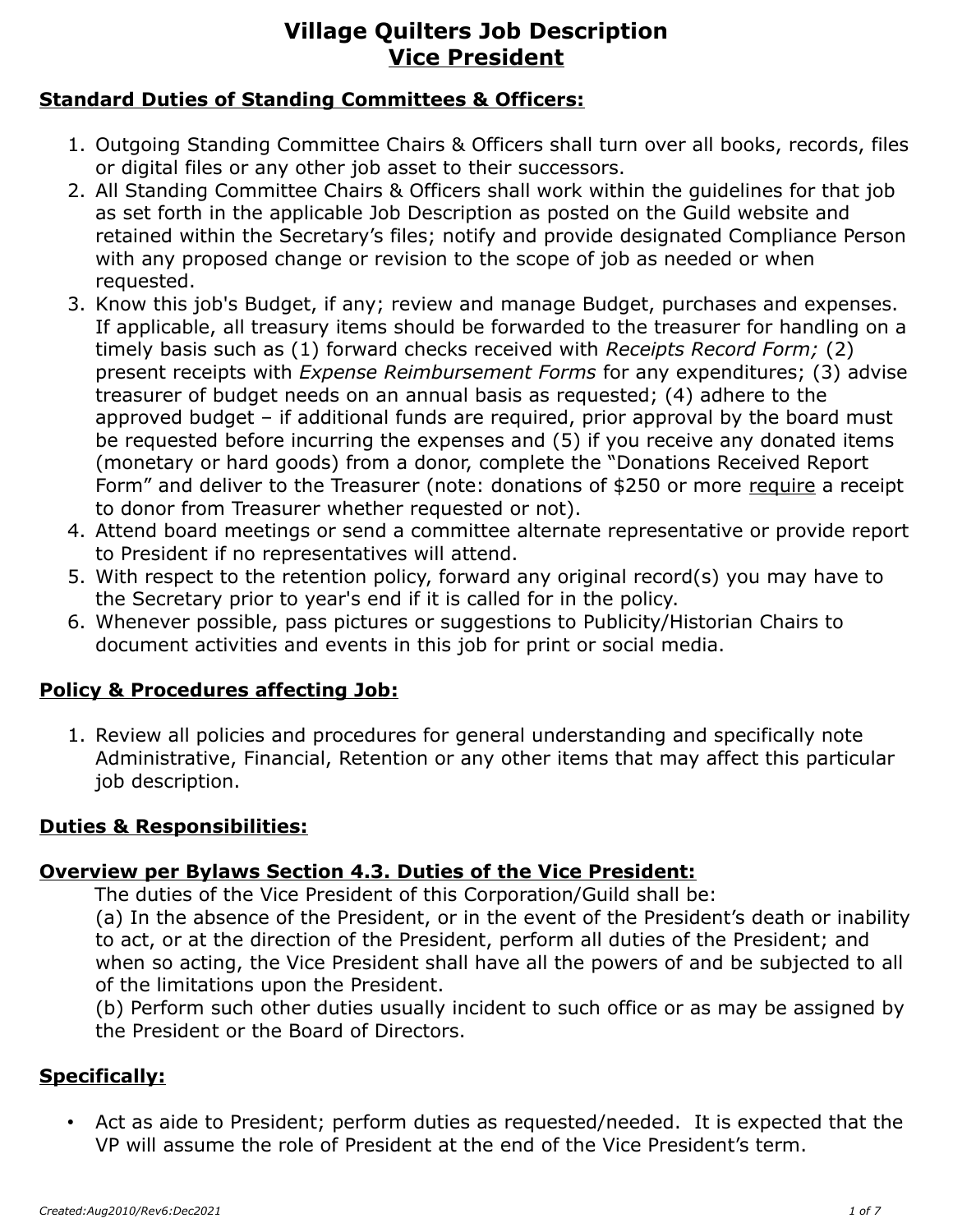- Act as Parliamentarian. Understand and be aware of Roberts Rules of Order plus Village Quilters Bylaws, Resolutions, Policies & Procedures as well as be familiar with the various Job Descriptions so advice can be given as needed on rules of order and/or questions of procedure or policy within the Guild structure under the parliamentarian responsibility. May consult with the designated Compliance person.
- Responsible for all reservations, changes or cancellations for Chota Room A use. Refer to Calendar Management section below; both Annual Review and monthly:
	- Review, manage and book use of the Room. Except for annual review, changes, cancellations or new request should go through **[www.schedulepoa.com](http://www.schedulepoa.com/) .**
	- **EXEDENT Schedule meeting with Art Guild representative no later than September**
	- Advise Chota Activities/Reservations Person when VO calendar is final
	- Advise Webmaster of final reservations for VQ
	- Advise Webmaster with any changes in reservations throughout year
	- **EXT** If any group, Bee etc notifies VP of a cancellation of room use, see if VQ can redirect the use or if not, notify Recreation Activities/Reservation person of the cancellation so VQ is not responsible for that calendar time
	- Advise Webmaster of cancellations for removal from calendar throughout year
	- **E** Summary: quick look of division/split of days reserved for Art Guild & VQ Guild by agreement should be:
		- Monday 2<sup>nd</sup> of the month
		- Tuesday  $ALL$  including  $5<sup>th</sup>$  (Quilt has NONE)
- (Quilt has remainder of Mondays)
	-
	- Wednesday  $None$  (Quilt has ALL incl  $5<sup>th</sup>$ )
		-
- 
- Thursday  $\overline{\text{None}}$  (Quilt has ALL incl  $5^{\text{th}}$  except below)
	- *Exception 1: Art gets 1st Thursday of the month ONLY IF it precedes the 1st Friday AND 1st Saturday;*
	- **Exception 2:** Art gets Last Thursday of the month ONLY IF it *precedes the 1st Friday of the NEXT month*
	- Friday **ALL including 5<sup>th</sup> (Quilt has NONE except below)** 
		- *Exception 1:* Quilt Guild gets the afternoon of the 2<sup>nd</sup> Friday *IF the Quilt Guild has a class scheduled with a professional speaker*
- **Saturday**  $1^{st}$  & 5<sup>th</sup> of the month (Quilt has 2<sup>nd</sup>, 3<sup>rd</sup>, 4<sup>th</sup> except below)
	- *Exception 1:* Art gets 2<sup>nd</sup> Saturday ONLY IF preceded by a *1 st Thursday AND 1st Friday of the month due to the* 
		- *1 st Saturday being the 1st day of the month*
- Sunday None (Quilt has NONE)
- Adher to all other items and terms within the approved, presiding agreement dated *February 11, 2019 between the Art Guild and VQ Guild* held in VP and Secretary's books and records; annual review goal is to sink each Guild's calendars according to the division of time per agreement; any other diviation or swap of days needs to be mutually agreed upon and approved by both parties.
- Act as Head Bee Keeper keep all Bee information current for website placement; facilitate Chota Room A use for any new Bee group that may wish to form; may get request for help on this by the Guild Ambassador.
- Responsible for content & update, if needed, of "Chota Room Use" page on website.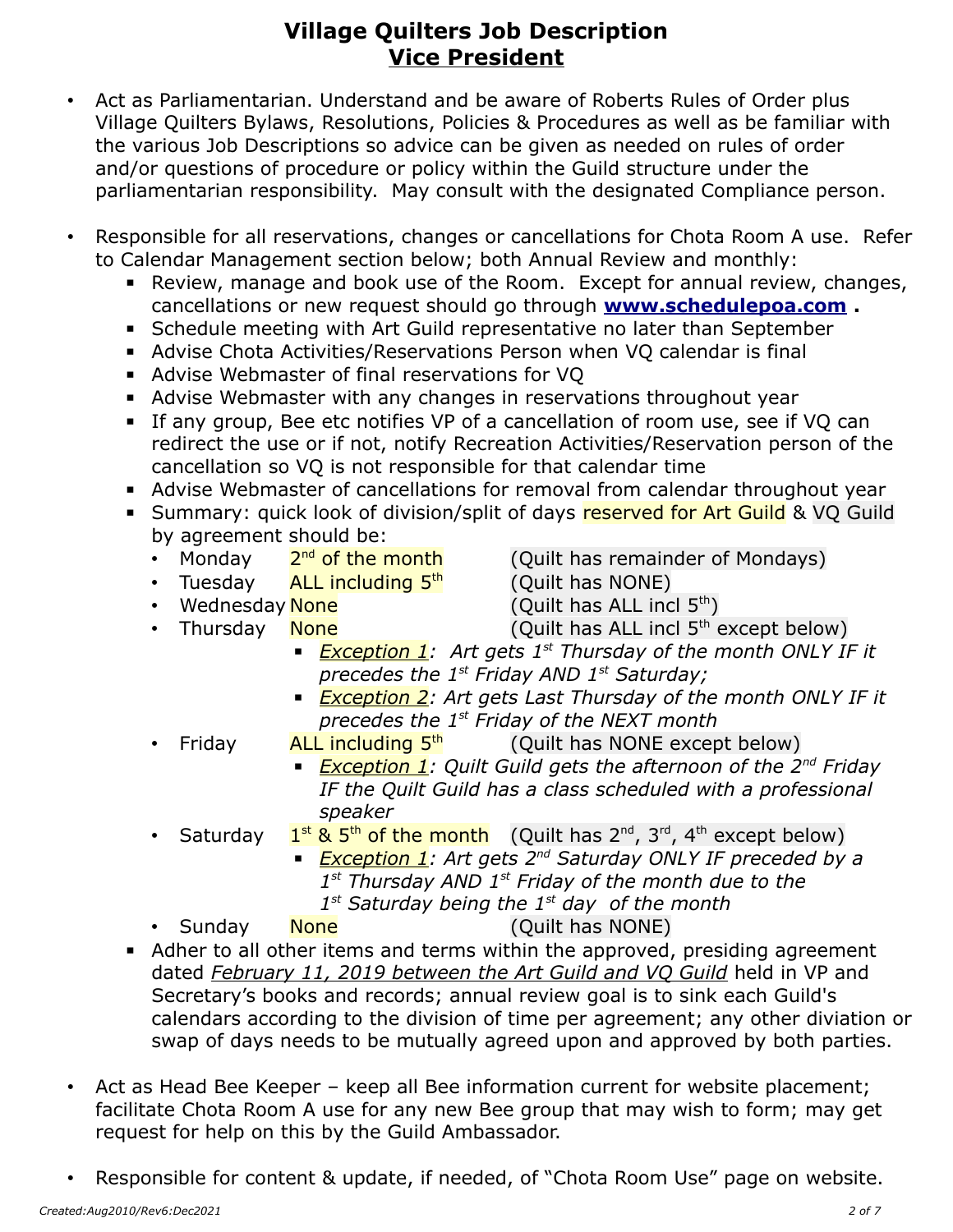- Canvas all Committee Chairs at Board to gather needs for guild meeting setup.
- Keeper and provider of the VQ sign holders (19 total). Place sign holders at the appropriate spot you designate or assign for each committee for each meeting. Gather all signs at the end of the meeting. Several committees are consistantly in need of designated spots and signs each month such as:
	- **EXECOMMUNICEY COMMUNISH** Community Service may need 1-3 sign holders
	- **EXEC** Greeters usually need 2 sign holders
	- Hosting usually needs 1 sign holder
	- Material Girls usually need 1 sign holder
	- Workshops usually need 1-2 sign holders
- Responsible for reservations for any venue needed for board and guild meetings and securing an alternate meeting place if needed. No later than October each year, a reservation request in the form of an email or other communication should be given with regard to the following year as follows:

a) Lutheran church for all guild meeting dates including any need for use of the Sanctuary (incl. full day if required – see item c).

b) Advise Webmaster of reservations for the meeting place of the Board and guild meetings as required.

c) Coordinate with Chair for Luncheon venue reservations whether for the church, Yacht Club or other venue if assistance is requested or needed.

- Notify the Lutheran Church room setup representative via email (phone call clarification if needed) regarding each month's meeting setup and other requirements; copy the church office on email in the event the rep is unavailable. Coordinate space, room setup, and AV requirements for general meetings.
- Responsible for directing a bi-annual inventory and location of all assets of the Village Quilters:
	- $\circ$  If VP in the even # years (just prior to Q-show), call for an inventory before June by directing appropriate Committee Chairs such as Comm. Serv., QOV, Library, Quilt Show and all other Committees that may have care and possession of guild assets to inventory those assets such as fabrics, hard goods, tools, jump drives, computers and report the findings to you in a format and timeframe you desire.
	- Secure storage of assets and for the loan/access procedure for these assets, if allowed and/or needed.
	- Assemble inventory reports, assess if significant assets (long term hard goods, not fabric) have been added (or discarded) which may warrant an increase/decrease in insurance to cover asset loss; if warranted, advise Board and Treasurer of need to increase loss insurance. If agreed and approved, coordinate increase with Treasurer and carrier.
	- Pass inventory reports to Secretary for retention purposes in the event current information is needed for insurance purposes.
- As director of Inventory, be aware VQ is a 1/3-part owner of the wire racks used occasionally for challenges and Q-Shows which are housed at the Community Church;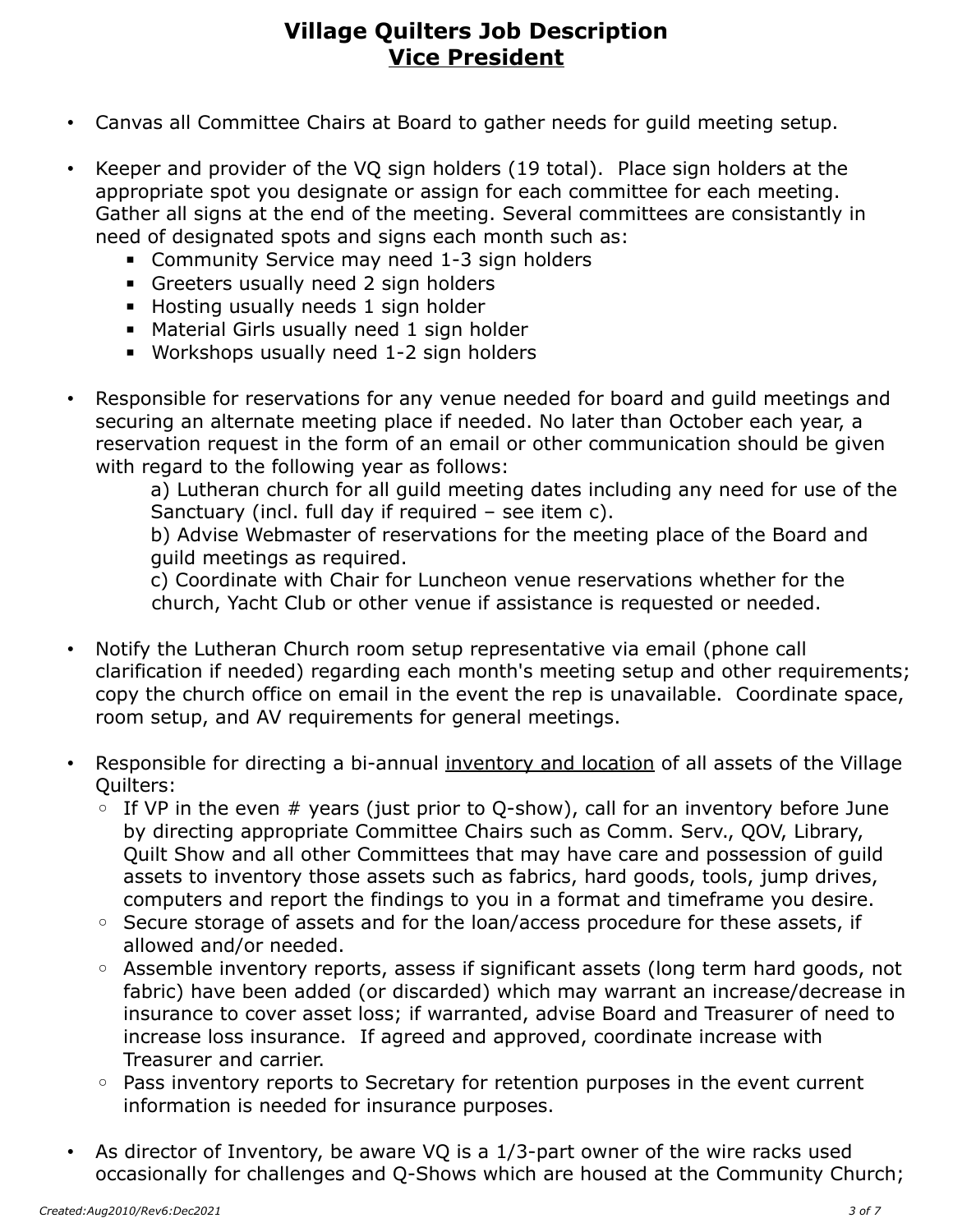owners are Church Crafters, Art Guild and VQ. When needed, call Crafters President and Art Guild President to get status of use and reserve for the time we may need them. It is helpful to do this as early as possible. Aid the Challenge Chairs or Q-Show personnel in arranging transport.

- By policy, to secure the elected officers, VP has the option of either nominating Officers directly or forming a nominating committee. These Nominees for Officers must be announced to membership 30 days prior to voting at the Annual Guild Membership meeting in November.
- VP to recruit all standing committee chairs for the their year in Presidency:
	- VP may directly appoint all Committee Chairs or may use same or new nominating committee to assist, canvas and/or recruit members who may be interested to fill any open Committee Chair positions.
	- VP generally should NOT recruit a committee's members (unless advice is requested by chair); the appointed Chair should recruit their working committee.
	- By policy, the Workshop, Program Hosting and Program Booking Chairs shall be appointed by the Vice President by October to allow time for transition and preparation prior to the following year.
	- VP might consider outgoing President for the position of Guild Ambassador (if they would accept), as this position will allow Past President to use their accumulated experience and knowledge of the Guild to help new or potential new members acclimate to all Guild offerings.
	- VP (during year as VP) may consult with current Booking Chair to keep abreast of those activities with regard to a balance in costs in booking with reference to Budget for their year in Presidency.
	- If VP in the odd # years, then VP should consider, recruit and/or appoint a Quilt Show Chairman prior to mid-year so preliminary work can begin for the following year's Quilt Show. Quilt Show Chair to appoint ALL quilt show committee chairs.
	- If VP in the odd # years, then VP should consider, recruit and/or appoint an AQS Ultimate Guild Challenge Chair no later than mid-year so work can begin for the following year's AQS Challenge especially if the challenge needs to be prepared and given for a February (mo in even  $#$  yr) Guild meeting deadline.
	- If VP in the even # years, then VP should consider, recruit and/or appoint the Guild Challenge Coordinator by mid-year so the challenge can be prepared for distribution by at least the January Guild meeting for a June luncheon deadline.
- Provide annual budget input if/when requested by the Treasurer. VP should take lead in review and approval of proposed budget prepared by Treasurer for their year in Presidency. President will call for vote and approval.
- Maintain bulletin board in Chota room A. Keep updated with several months of website calendar pages for easy member reference. At VP's discretion, may post other pertinent items such as area quilt shows, Quilt Museum information, or other guild information for members information, use and review.
- Responsible for gathering any items left after Guild meetings and insuring the space is left clean of items, trash or free items.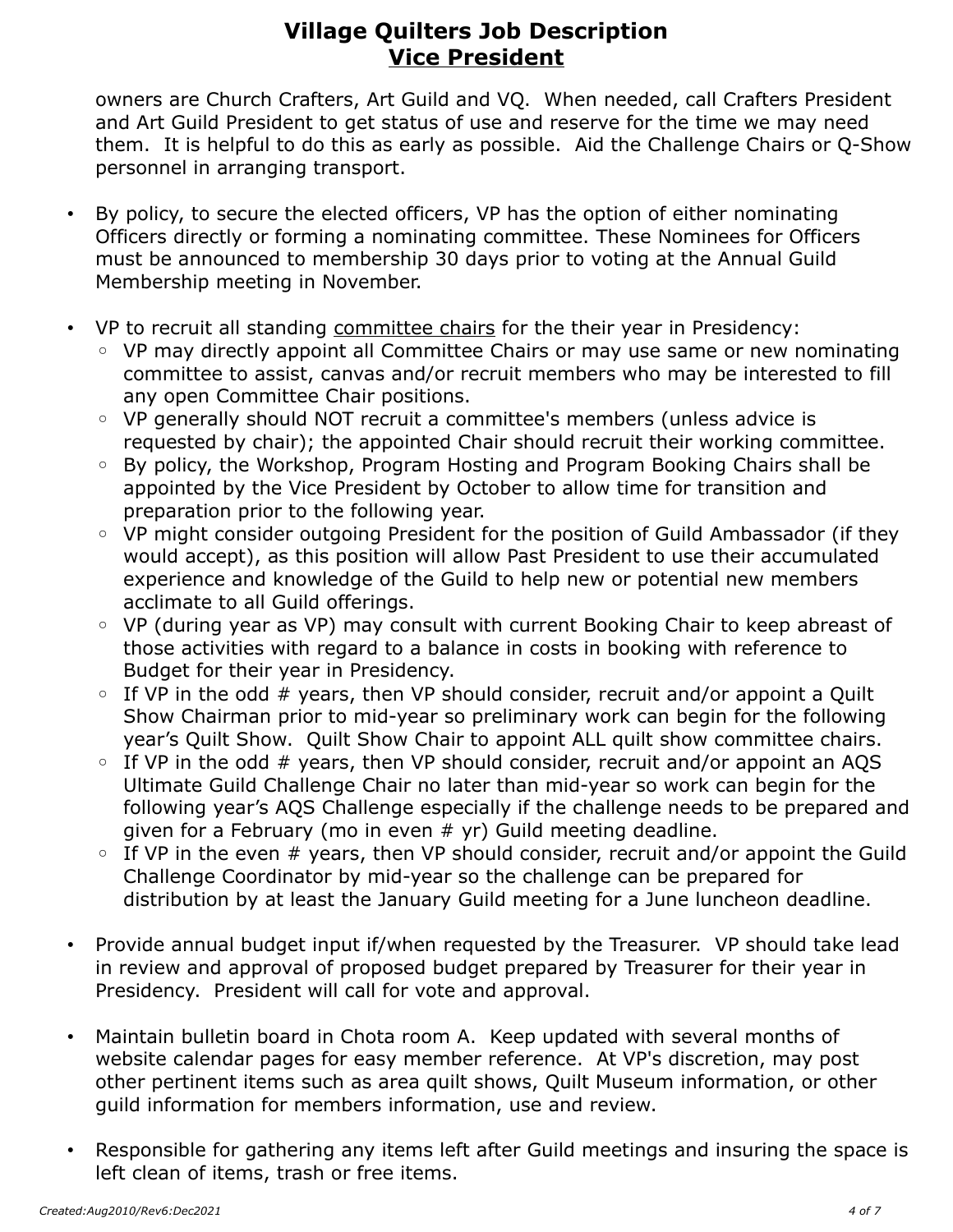#### **Calendar Management:**

The following is incorporated here but is only a suggestion of one method for managing the calendar – adapt to suit your style to meet the goal – *making sure the calendar accurately reflects VQ's scheduled activities on an on-going basis*:

- 1. The annual review
	- Must be done (by agreement) once a year in September for the upcoming calendar year. It's done to ensure the calendar is set up correctly for the following year.
	- Process begins with a meeting with the appropriate Art Guild rep to review and mark the appropriate Art and Quilt days within each month according to the agreement dated February 11, 2019 between the Guilds.
	- The calendar is always on a running 12 month schedule so as 1 month ends and drops off another is added at the end of the next 11 months. Auto filling doesn't always reflect actual activities and/or days because of the rotation of days in a month especially if there is a leap year.
	- It's helpful to print a copy of the calendar to annotate all activity information, then type all results in an email when it's done. Once the review meeting is done, following are the steps needed:
		- A) Check with Chota Activities Coord/Reservations person (currently Larissa) to reserve a room for the monthly board meeting. The Board meeting may not be in the same room each month – maybe A, B or C. Larissa will give a form anytime from Nov-Dec for reservations - it should immediately be completed and returned to her. She should respond by email with confirmation of reservations.
		- B) The Bee meetings must all be entered on the calendar. It's a good time to send an email to each Bee's contact to insure their information is current, not folded, no change in contact, etc. Some responses will be immediate, some may take a little time and others will require a follow-up call to get a response. Notify Webmaster to make appropriate changes to the Bee webpage. Consolidate any changes into one email.
		- C) Next, annotate the calendar with any Bee corrections. First, go through all the months to make sure the Bees are listed correctly. Sometimes the automated scheduling doesn't reflect the dates properly due to rotation of days in a month (EX. Wanna Bees meet on the 2nd Wed but also meet on the  $5<sup>th</sup>$  Wed, if there is one - usually will have to add the 5th Wednesday).
		- D) Make note of any documented reservations that are out of the ordinary. (Example: in 2019 VQ gave Art Guild one of VQ's days in October; also, the Rec Center requested one of VQ's days for a Rec Ctr activity).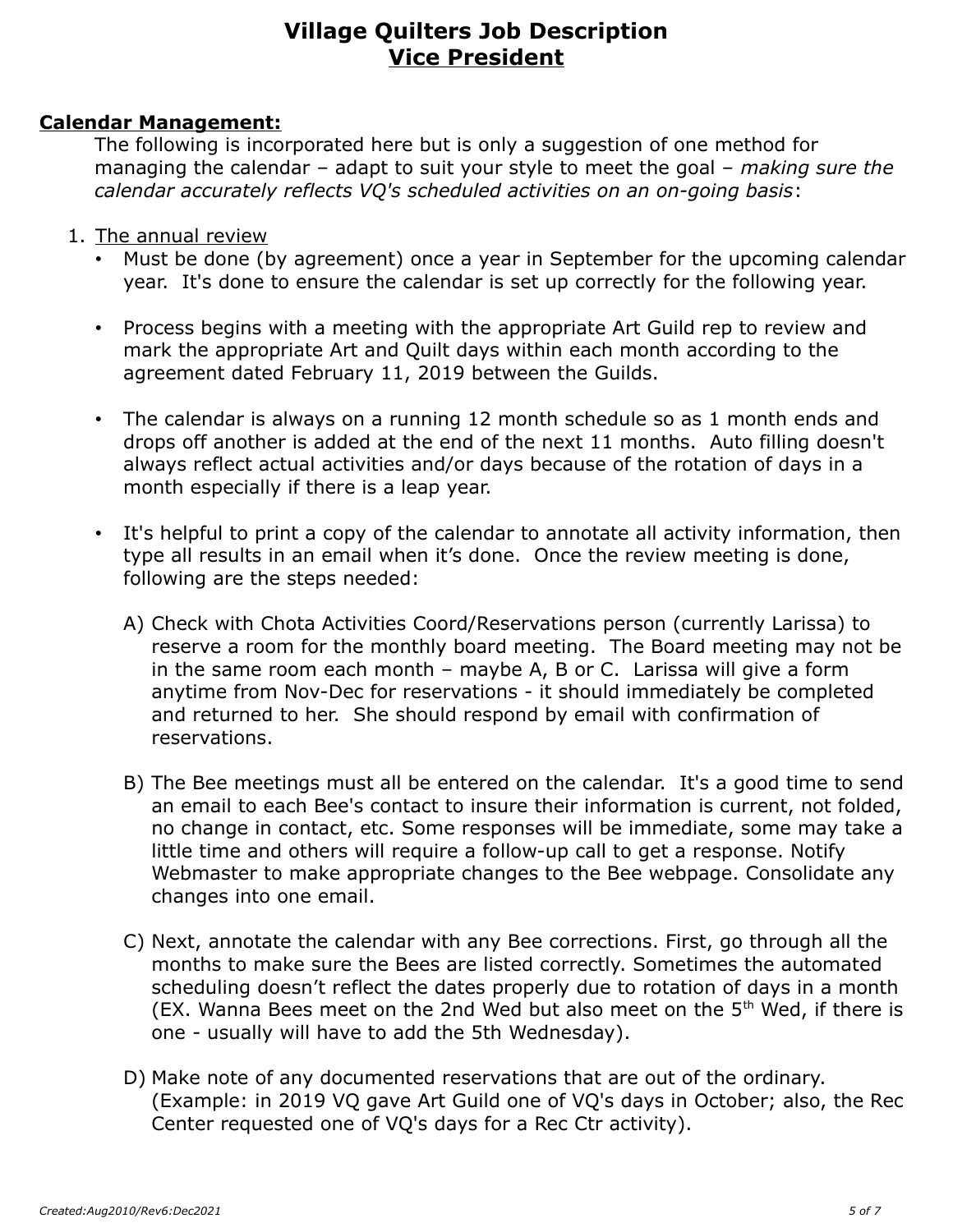- E) Make sure Art Guild has documented the agreed upon dates on their calendar. Review the Art Guild calendar here: https://www.tellicoartquild.org/agtv[calendar](https://www.tellicoartguild.org/agtv-calendar) to assure no conflicts. **NOTE:** Be aware Art Guild calendar footnote indicates "First Thursday, Friday and Saturday of Month: Room A is available on the first Thursday, Friday and Saturday of the month for classes & workshops." **This statement may not be true in every case due to the rotation of days within the month – review the exceptions in the agreement.**
- F) Next, go to the fifth week of the month and identify any dates that don't have activities scheduled. Add Art Guild where appropriate and cull the remaining dates. One or more may be used for Q101. The remaining dates represent a serendipitous opportunity to schedule. Can offer to any group for scheduling, first come, first serve. In a quilt show year, the boutique will likely be happy to have the dates. Otherwise, may consider Quilts of Valor, Bees, Sweatshop, Workshops, or just keep the dates for scheduling during the year. If something is not scheduled, make sure the day accurately reflects no activity so VQ is not ultimately responsible for a day not used.
- G) If nothing is scheduled on a specific date, the date should say Sit-N-Sew or return the date to Facilities Coodinator so VQ is not responsible for a day not used. If something is scheduled for the room, especially any classes or workshops, it should NOT say Sit-N-Sew unless a Bee, class or workshop has authorized VP to have sharing. When done, every day, except Sundays, should have something in it.
- H) Document all of the above in an email to the Webmaster so update to the master calendar can be done. Check with any current Webmaster Chair for the format they may require for data entry. (NOTE: example 2019 Webmaster preferred getting the info listed with the date first, then calendar entry with all entries in chronological order as that's how the updates were done and it made it more systematic)
- I) After Webmaster advises calendar is complete, review and edit if needed otherwise, advise Chota Rec Center Activities Coord/Reservations person (currently Larissa) that the calendar is complete (can be done by email) and ready for the upcoming year. Optimal time to be complete is year end or before. The Rec Center does consult VQ calendar periodically throughout the year so it always needs to be up to date especially if calls are being fielded about use of the room.
- J) Consult with Workshop Chair to advise if there are any  $4<sup>th</sup>$  Thursdays within any month that are NOT available for use in the upcoming year because of an exception according to the Art/VQ Room agreement or any other reason. Also, may advise if a 5<sup>th</sup> Thursday IS available for use as stated in (F) above. In addition, advise any other group that may be affected by any  $1^{st}$  & 2<sup>nd</sup> Saturday exception in rules.